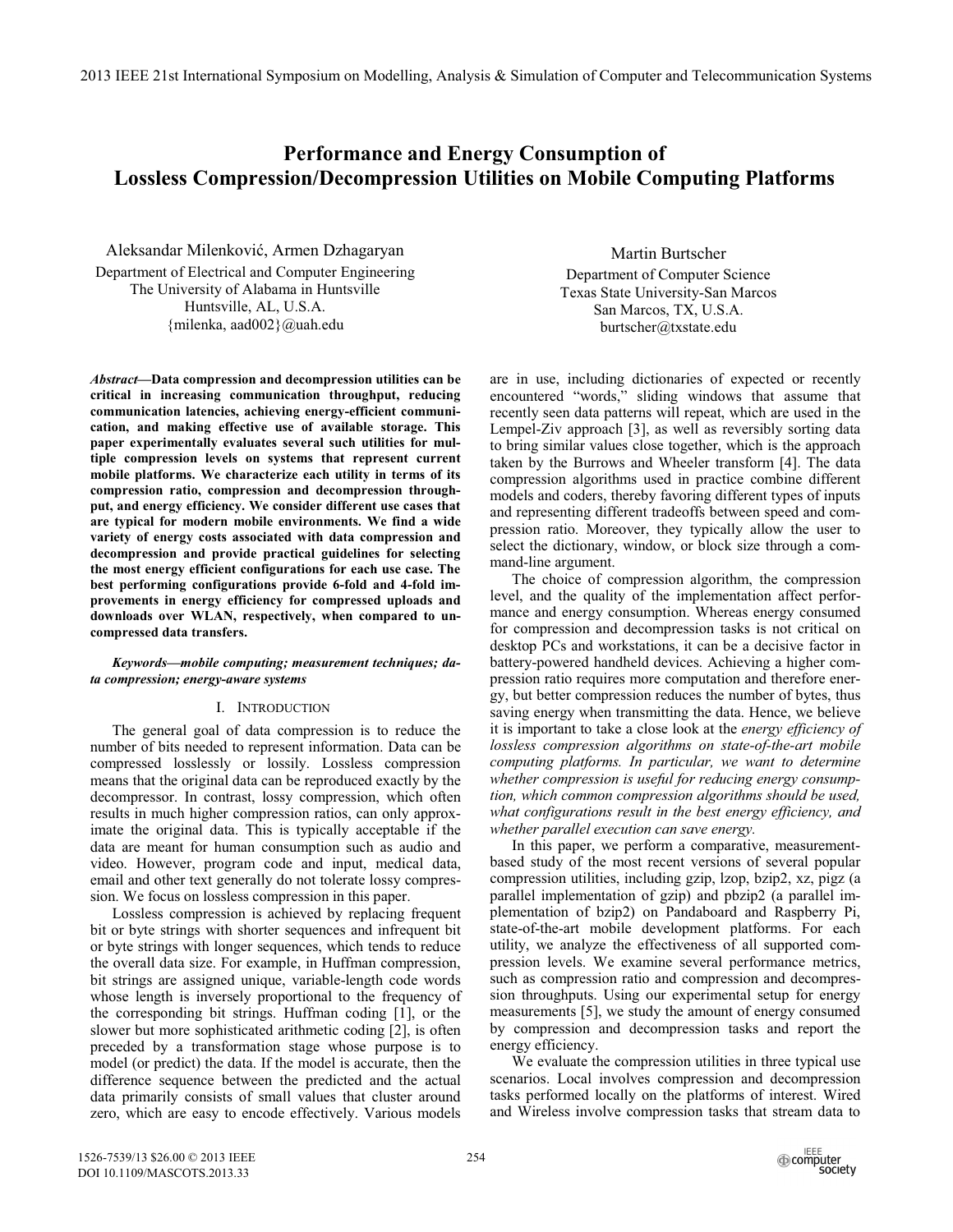and from a remote server over a secure communication channel. Wired uses an Ethernet network interface and Wireless uses a wireless LAN interface.

Our main findings are as follows.

- The effectiveness and energy efficiency of compression utilities varies widely across different utilities and compression levels, often spanning two orders of magnitude. We identify combinations of the utilities and their compression levels that achieve the best throughput and energy efficiency for typical use scenarios.
- In the Local experiment, Izop with compression levels -1 to -6 achieves the best throughput and energy efficiency in spite of having the lowest compression ratio among all the utilities. lzop with -6 to -9 achieves the best decompression throughput and energy efficiency.
- In the Wired experiment, we find that compressed uploads with lzop -1 to -6 and pigz -1 to -4 are the only combinations that are beneficial, achieving a higher throughput and energy efficiency than the uncompressed uploads. The best performing lzop provides 7.75 times higher energy efficiency than the uncompressed transfer. Similarly, the compressed downloads with gzip, lzop, and pigz provide up to 2.5-fold energy savings over the uncompressed downloads.
- In the Wireless experiment, compressed uploads with pigz and lzop with a low compression level perform the best, providing up to 6.4 times more energy efficient transfers when compared to the uncompressed uploads. For decompression after download, xz with the highest compression levels (-4 to -6) achieves the best decompression throughput and energy efficiency.

Our work complements a prior study that was conducted almost a decade ago [6], [7]. We consider the most recent compression utilities including some with parallel implementations, our setup supports more accurate energy measurements, and we use a state-of-the-art platform representative of modern mobile devices. In addition, we study performance and energy efficiency for all supported compression levels and in three typical use scenarios with representative modern datasets.

The rest of this paper is organized as follows. Section II describes the operation of the six compression utilities we have studied. Section III describes the experimental setup, including the platforms, the dataset, and the measurement setup used to obtain the results. Section IV explains what we measured and how we computed the derived metrics. Section V discusses the results. Section VI surveys related work. Section VII summarizes our findings and draws conclusions.

### II. LOSSLESS COMPRESSION UTILITIES

Table 1 lists the six lossless compression utilities we have studied along with the supported range of compression levels. We chose the relatively fast gzip utility and the slower but better compressing bzip2 utility because of their wide-

TABLE I. COMPRESSION UTILITIES

| Utility     | Compression<br>levels | Version    | <b>Notes</b>                      |
|-------------|-----------------------|------------|-----------------------------------|
| gzip        | $1 - 9(6)$            |            | 1.4 DEFLATE (Ziv-Lempel, Huffman) |
| <i>lzop</i> | $1 - 9(3)$            | 1.0.3      | LZO (Lempel-Ziv-Oberhumer)        |
| bzip2       | $1 - 9(9)$            | 1.0.6      | RLE+BWT+MTF+RLE+Huffman           |
| XZ          | $0 - 9(6)$            | 5.1.0alpha | LZMA <sub>2</sub>                 |
| pigz        | $1 - 9(6)$            | 1.1.5      | Parallel implementation of gzip   |
| pbzip2      | $1 - 9(9)$            | 2.1.6      | Parallel implementation of bzip2  |

spread use. lzop is included because of its high speed. xz is also gaining ground and is known for its high compression ratio, slow compression, and fast decompression. Since some handheld devices, including our Pandaboard, are already equipped with multicore CPUs, we also included pigz and pbzip2, which are parallel versions of gzip and bzip2, respectively. All of these utilities operate at byte granularity and support a number of compression levels that allow the user to trade off speed for compression ratio. Lower levels favor speed whereas higher levels result in better compression.

gzip [8] implements the deflate algorithm, which is a variant of the LZ77 algorithm [3]. It looks for repeating strings, i.e., sequences of bytes, within a 32 kB sliding window. The length of the string is limited to 256 bytes. gzip uses two Huffman trees, one to compress the distances in the sliding window and another to compress the lengths of the strings as well as the individual bytes that were not part of any matched sequence. The algorithm finds duplicated strings using a chained hash table that is indexed with 3-byte strings. The selected compression level determines the maximum length of the hash chains and whether lazy evaluation should be used.

lzop [9] uses a block-based compression algorithm that favors speed over compression ratio and requires very little memory for decompression. It splits each block of data into sequences of matches (a sliding dictionary) and nonmatching literals, which it then compresses.

bzip2 [10] implements a variant of the block-sorting algorithm described by Burrows and Wheeler (BWT) [4]. bzip2 applies a reversible transformation to a block of inputs, uses sorting to group bytes with similar contexts together, and then compresses them with a Huffman coder. The selected compression level adjusts the block size between 100 kB and 900 kB.

xz [11] is based on the Lempel-Ziv-Markov chain compression algorithm (LZMA) developed for 7-Zip [12]. It uses a large dictionary to achieve good compression ratios and employs a variant of LZ77 with special support for repeated match distances. The output is encoded with a range encoder, which uses a probability model for each bit (rather than whole bytes) to avoid mixing unrelated bits, i.e., to boost the compression ratio. We only use compression levels -0 to -6 as the memory requirement for levels -7 to -9 exceeds the available memory on the platforms.

pigz [13] is a parallel version of gzip for shared memory machines that is based on pthreads. It breaks the input up into 128 kB chunks and concurrently compresses multiple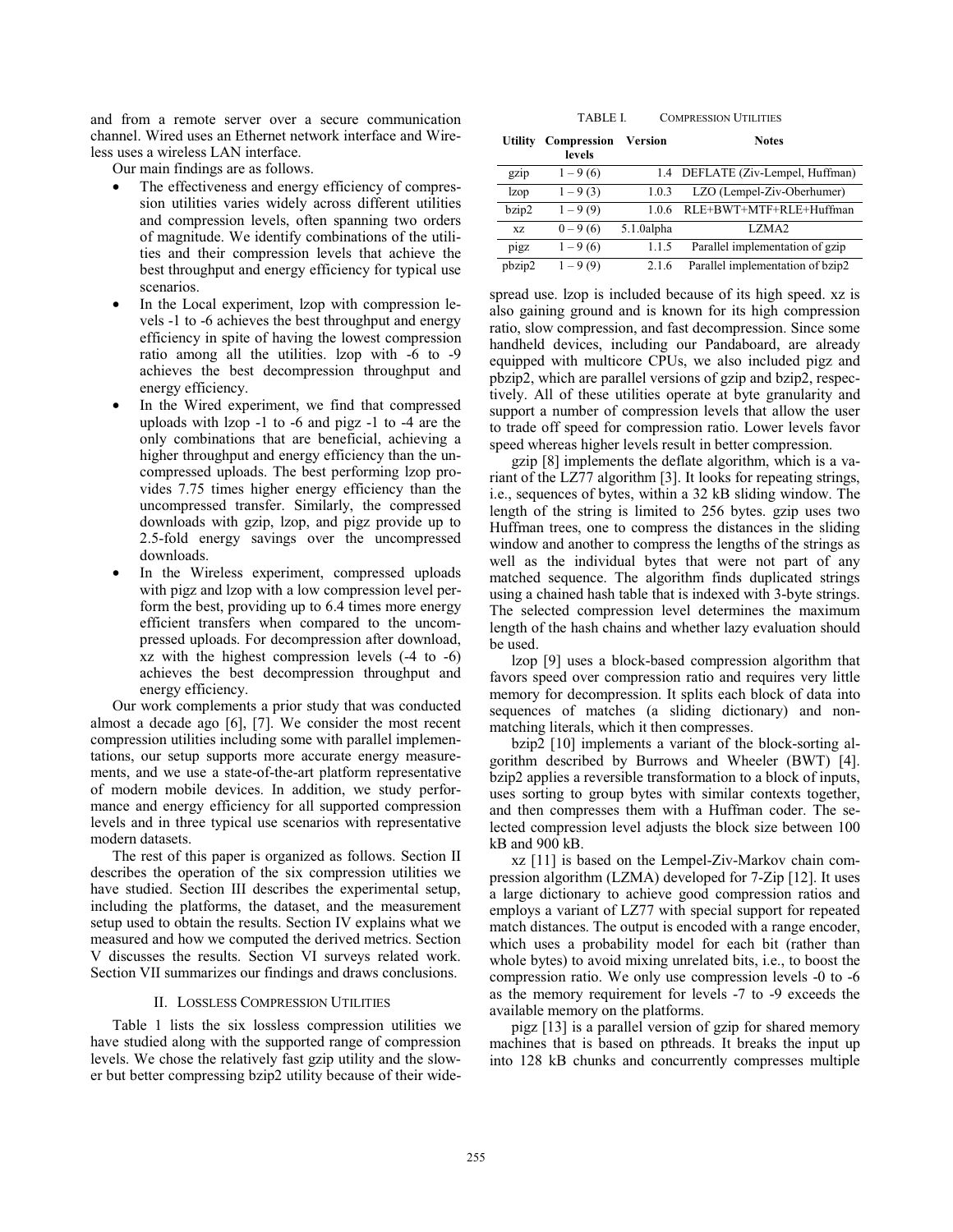chunks. The compressed data are outputted in their original order. Decompression operates mostly sequentially.

pbzip2 [14] is a multithreaded version of bzip2 that is also based on pthreads. It works by compressing multiple blocks of data simultaneously. The resulting blocks are then concatenated to form the final compressed file, which is compatible with bzip2. Decompression is also parallelized.

### III. EXPERIMENTAL SETUP

In subsection III.A we describe the platforms, in III.B the dataset, and in III.C the measuring setup.

### *A. Platforms*

We use Pandaboard and Raspberry Pi as the target platforms in our experiments. Pandaboard is designed by Texas Instruments to support software development for smartphones and other mobile devices [15]. It features a Texas Instruments system-on-a-chip (SoC) OMAP4430 [16] with 1 GB of low-power DDR2 SDRAM. The OMAP4430 SoC includes a dual-core ARM Cortex-A9 MPCore processor, a 3D graphics accelerator, an image signal processor, and a rich set of standard peripherals. A number of commercial mobile devices, such as the Amazon Kindle Fire, BlackBerry Playbook, Motorola Droid RAZR, and Samsung Galaxy Tab are based on this chipset. Pandaboard also features an onboard 10/100 Ethernet port, wireless interfaces (802.11n and Bluetooth), DVI and HDMI video interfaces, an audio interface, and two USB ports. Unfortunately, it does not support mobile broadband Internet access. The platform can run mobile open-source operating systems that are based on Linux, including Ubuntu, Android, and Tizen. In our experiments, we use an Ubuntu distribution provided by Linaro, a non-profit organization that works on consolidating and optimizing open-source code for the ARM architecture [17].

Raspberry Pi is a low-cost platform developed by the Raspberry Pi Foundation [18] to promote education and software development. It features a Broadcom BCM2835 SoC, which contains an ARM1176JZFS running at 700 MHz, a Videocore 4 GPU, and 512 MB of RAM. Model B also includes an onboard 10/100 Ethernet port, GPIO pins, RCA and HDMI video interfaces, an audio interface, two USB ports and an SD card slot. Raspberry Pi has a large developer's community with projects ranging from entertainment centers to dedicated computers for photography,

| i             | Name   | <b>Type</b>     | Raw size<br>[bytes] | <b>Notes</b>                                                                              |  |
|---------------|--------|-----------------|---------------------|-------------------------------------------------------------------------------------------|--|
| 1             | book   | text (txt)      | 15,711,660          | Project Gutenberg Works of<br>Mark Twain                                                  |  |
| $\mathcal{D}$ | libso  | exec.<br>$(so)$ | 12,452,484          | Open source web content<br>engine libwebkit library                                       |  |
| 3             | globe  | image<br>(bmp)  | 16,777,270          | An image of Earth from space                                                              |  |
| 4             | health | table<br>(csv)  | 9,988,982           | $\sim$ 2 hours of health and physi-<br>cal activity data collected on a<br>health monitor |  |
| 5             | perl   | code<br>(tar)   | 11,233,280          | Perl 5.8.5 source code                                                                    |  |

TABLE II. DATASET

home automation, as well as medical and robotic applications. We use Raspbian, a Debian Linux distribution optimized for Raspberry Pi.

# *B. Datasets*

In selecting the data to evaluate the effectiveness of compression algorithms, we compiled a set of diverse input files representative of mobile computing. The input file formats include text, an executable, an image, a file with commaseparated values from a wearable health monitor, and source code. Table 2 gives the input files, their types, size in bytes, and a description. The files are merged into a single archive file (tar) that is used as an input for the compression utilities.

### *C. Measuring setup*

Fig. 1 illustrates the setup for measuring the energy expenditure during program execution on our mobile platforms. The platform is connected to a power supply  $(V_{\text{SUPPLY}})$  $= 5$  V) via a low-resistance shunt resistor (R = 0.1  $\Omega$ ). The voltage over the shunt resistor ( $V_{\text{SHUNT}} = R \times I$ ) is sampled using a data acquisition (DAQ) device connected to a development workstation. The current can be calculated from the voltage drop over the shunt resistor as  $I = V_{\text{SHINT}}/R$ .

The workstation runs a custom mPowerProfile program that controls both the platform (via a serial link terminal) and the DAQ (via a USB port). mPowerProfile starts collecting voltage samples and, after a predefined head delay, a Linux command is issued to the platform. It collects samples during application execution as well as for a predefined tail delay after the application has completed. mPowerProfile provides utilities for configuring the head and tail delays, the scaling factor for samples, and the sampling frequency.

The accuracy of the energy estimation increases with increasing sampling frequency. The maximum sampling frequency supported by the DAQ is 200,000 samples per second (200 Ksps). The processor cores are running at 1 GHz on Pandaboard, which means that we can sample the voltage drop over the shunt resistor every 5,000 CPU clock cycles. We experimented with different sampling frequencies in the range of 10 Ksps to 200 Ksps and evaluated their impact on the energy calculations. We found that the energy calculated using 20 Ksps is within 1% of the energy calculated using 200 Ksps, so for our experiments we use a sampling frequency of 20 Ksps.



Figure 1. Measuring energy on mobile platforms.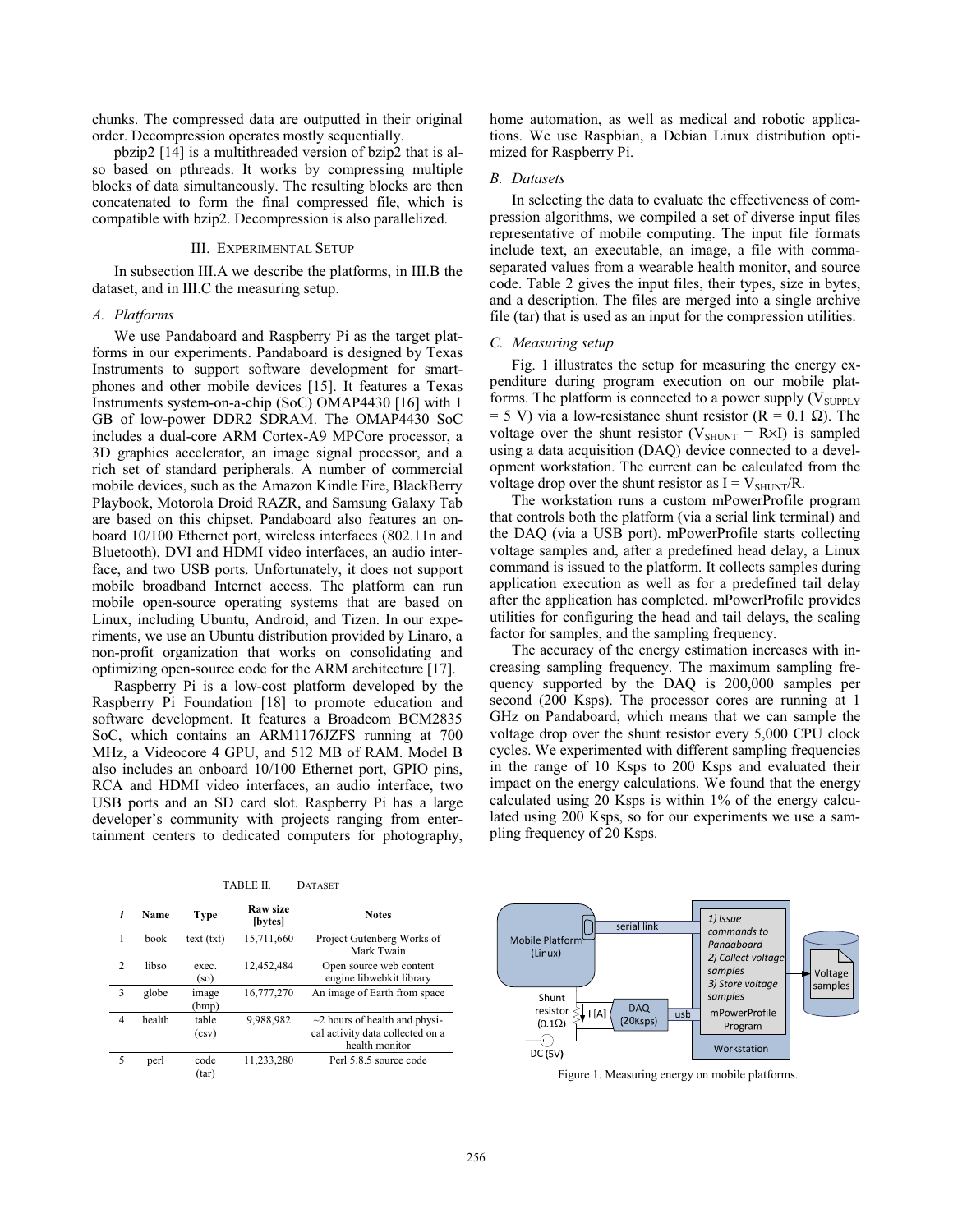Fig. 2 shows the measured current drawn by Pandaboard during compression of the health input file using gzip -1. The head and tail delays are set to 4 seconds each and the compression takes about 8.6 seconds. Fig. 2a shows the current drawn by Pandaboard during this period as it is used in our energy calculations. Fig. 2b shows the filtered signal, provided here only to enable easier visual inspection by a human of the changes in the current drawn during program execution.

Pandaboard with all unnecessary services turned off draws 0.565 A when idling  $(I_{idle} = 0.565 \text{ A})$ . The start of the compression is marked with a steep increase in the current, which remains high throughout the compression and goes down to the idle current once the application has completed. The number of samples during the execution of a compression utility is  $n = T.C\times SF$ , where *T.C* is the compression time for a given file and *SF* is the sampling frequency. The total energy consumed (*ET.C*) is calculated as follows:

$$
ET.C = \sum_{j=1}^{n} I_j \cdot V_{PLATFORM,j} \cdot \Delta t \tag{1}
$$

where  $\Delta t = 1/SF$ , and  $V_{PLATFORM,j} = V_{SUPPLY} - I_j \times R$ . Note that the calculation can be simplified by assuming  $V_{\text{PLATFORM}}$  to be constant because the voltage drop over the shunt resistor is negligible. In addition to *ET.C*, we also calculate the energy overhead of the compression task alone, *ET.C(0)*, which excludes the energy needed to run the platform when idle. This energy overhead is calculated as:

$$
ET.C(0) = ET.C - Iidle \cdot VPLARTFORMidle \cdot T.C (2)
$$

where  $V_{PLATFORM,idle} = V_{SUPPLY} - I_{idle} \times R$ . We similarly calculate the total energy and the overhead energy for decompression tasks using the decompression time *T.D* instead of the compression time *T.C*. Once we determine the energy overheads *ET.C(0)* and *ET.D(0)*, we can find the total energies *ET.C(I<sub>idle</sub>)* and *ET.D(I<sub>idle</sub>)* as a function of the idle current using (2), thus decoupling our findings from Pandaboard, which draws a relatively high idle current.

### IV. METRICS AND EXPERIMENTS

In subsection IV.A, we describe the metrics used in the evaluation of the compression utilities, including the compression ratio, compression and decompression throughput, and energy efficiency of compression and decompression tasks. Subsection IV.B describes the type of experiments conducted. Table 3 summarizes the metrics used as well as their definitions.

### *A. Metrics*

*Compression ratio.* We use the compression ratio to evaluate the compression effectiveness of an individual utility and its levels of compression. The compression ratio CR is calculated as the size of the uncompressed input file (US) divided by the size of the compressed file (CS), CR=US/CS.

*Performance.* To evaluate the performance of individual compression utilities and compression levels, we measure the time to compress the raw input file (T.C) and the time to decompress (T.D) a compressed file generated by that utility



Figure 2. Current drawn by Pandaboard during execution of the gzip utility.

with the selected compression level. The times are measured using the Linux time utility that reports the elapsed time for a running task. Each compression and decompression task is repeated three times and the average time is calculated. Instead of reporting the execution times directly, we report the compression and decompression throughput (Th.C and Th.D), expressed in megabytes per second, which is calculated as the size of the uncompressed input file divided by the time to perform a compression or decompression task. Alternatively, the throughputs can be calculated as the number of bytes eliminated by compression, |US-CS|, divided by the time to perform a compression or decompression task.

The original throughput (Th.C, Th.D) captures the efficiency of data transfers from a user point of view – users produce and consume raw data and care more about the time it takes to transfer data than about what approach is used internally to make the transfer fast. In addition, this metric is suitable for evaluating networked data transfers and comparing compressed and uncompressed transfers. Whereas the alternative throughput metric captures the compression strength of the individual utilities directly, it is not suitable for the evaluation of networked transfers. Thus, we report performance using the throughputs Th.C and Th.D. However, we have considered both metrics and our findings hold for both.

*Energy efficiency.* For each compression task with a selected compression level, we calculate the energy overhead for compression  $(ET.C(0))$  using the method described in (2). In addition, we calculate the total energy as a function of the idle current (ET.C( $I_{idle}$ ), where  $I_{idle} = \{0.25, 0.5\}$  A). Simi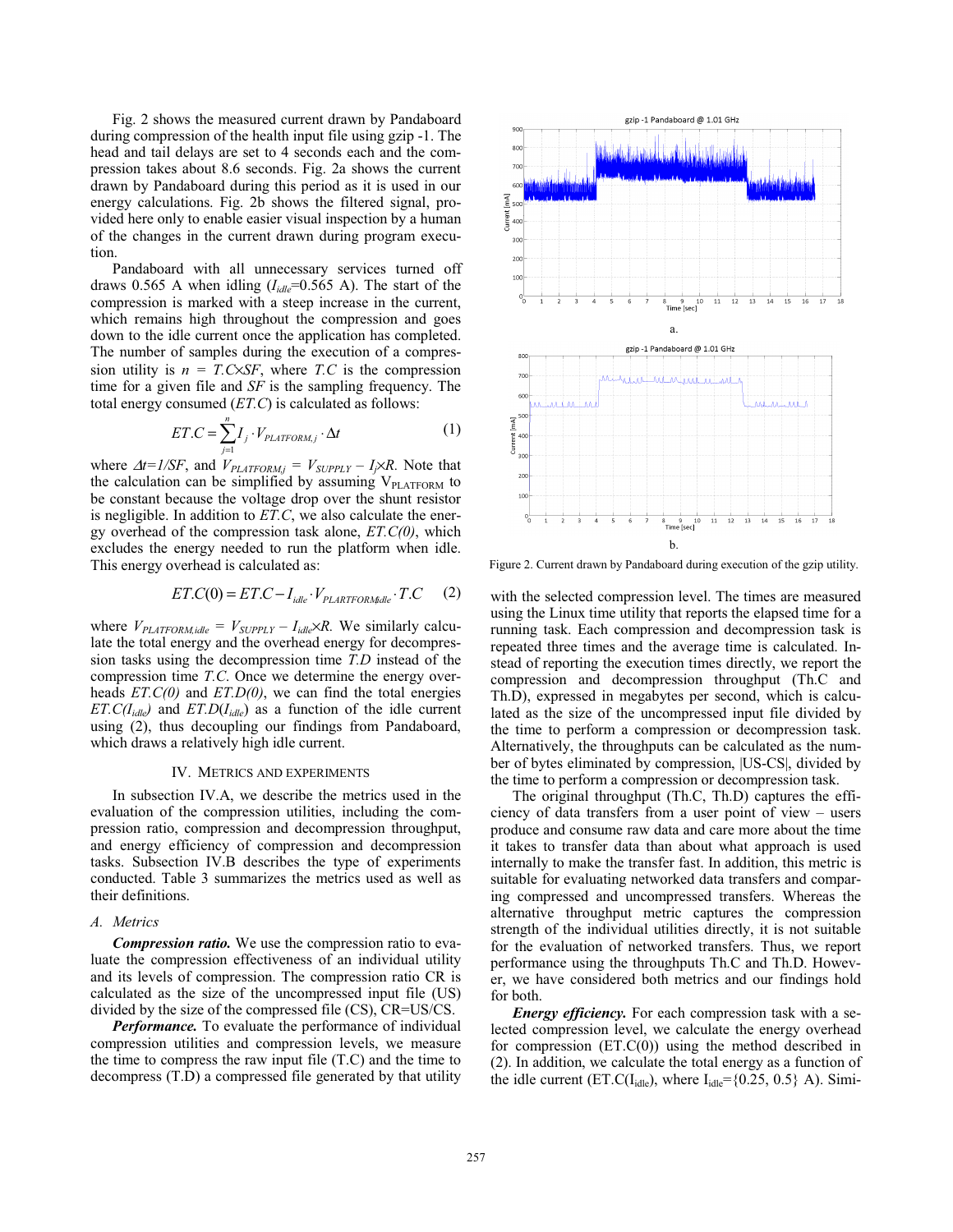larly, for each decompression task we calculate the total energy as a function of the idle current ( $(ET.D(I<sub>idle</sub>))$ ). For each combination of a compression utility and a compression level, three measurements are conducted and the average energies are calculated. Instead of reporting the energy directly in joules, we report the energy efficiency (EE.C and EE.D) calculated as the size of the uncompressed input file divided by the total energy to perform a compression or decompression task. An alternative energy efficiency metric can be calculated as the number of bytes eliminated by compression divided by the total energy (|US-CS|/ET.C or |US-CS|/ET.D).

# *B. Experiments*

To evaluate the throughput and energy efficiency of compression and decompression, we consider three typical usage scenarios as illustrated in Fig. 3.

The first experiment (Local) involves measuring the time and energy of compression and decompression tasks performed locally on Pandaboard and Raspberry Pi. To eliminate latencies and energy overheads caused by reading and writing files from the file system on the SD memory card, the input files for the compression and decompression tasks are read from tmpfs, a temporary Linux file system stored in main memory. The output of the compression and decompression tasks is re-directed into the Linux null device  $(dev/null)$  – a special 'file' that discards all data written to it.

The second and third experiments (Wired and Wireless) involve measuring the time and energy of compression and decompression tasks performed on the platforms while communicating with a remote server. For the compression tasks, the raw input file (UF) is read from the local tmpfs, compressed on the platform, and streamed to the remote server over a secure channel. The output files are redirected to the null device of the remote server. For the decompression tasks, the compressed files (CF) are retrieved from the

| Symbol                  | Description                                              | Unit | <b>Definition</b>                                                           |  |  |  |
|-------------------------|----------------------------------------------------------|------|-----------------------------------------------------------------------------|--|--|--|
| US                      | Uncompressed file size                                   | MВ   | Measured                                                                    |  |  |  |
| <b>CS</b>               | Compressed file size                                     | MВ   | Measured                                                                    |  |  |  |
| CR.                     | Compression ratio                                        | -    | US/CS                                                                       |  |  |  |
| T.C[T.D]                | Time to [de]compress                                     | S    | Measured                                                                    |  |  |  |
| <b>T.UUP</b><br>[T.UDW] | Time to upload [down-<br>load] the raw file              | S    | Measured                                                                    |  |  |  |
| ET.C<br>[ET.D]          | Total energy for<br>[de]compression                      | J    | Measured                                                                    |  |  |  |
| ET.UUP<br>[UDW]         | Total energy for upload<br>[download] of the raw<br>file | I    | Measured                                                                    |  |  |  |
| ET.C(0)<br>[ET.D(0)]    | Overhead energy for<br>[de]compression                   | J    | $ET.C-I_{idle}$ × $V_S$ × $TC$<br>$[ET.D - I_{idle} \times V_S \times T.D]$ |  |  |  |
| Th.C<br>[Th.D]          | [De]Compression<br>throughput                            | MB/s | US/T.C<br>[US/T.D]                                                          |  |  |  |
| Th.UUP<br>[Th.UDW]      | Raw upload [download]<br>throughput                      | MB/s | US/T.UUP<br>[US/T.UDW]                                                      |  |  |  |
| EE.C<br>[EE.D]          | [De]Compression energy<br>efficiency                     | MB/J | US/ET.C<br>[US/ET.D]                                                        |  |  |  |

TABLE III. METRICS



Figure 3. Experiments' data flow. Legend: blue file icons illustrate uncompressed raw files, and red file icons illustrate compressed files. Description: Local (top), and Wired and Wireless experiments (bottom).

temporary file system of the remote server through a secure channel and decompressed on the platform. The output files are redirected to the null device of the platform. The communication between input, compression/decompression, and output operations is carried out through Linux pipes. The execution times include file transfer latencies as well as compression and decompression times. Similarly, the energies are measured for completing the entire tasks. These two scenarios correspond to typical file-transfer tasks on mobile platforms: compressing and uploading files to a remote server, and downloading files from a remote server and decompressing them. In addition to the transfers that involve compression and decompression operations, we evaluate the time and energy needed to upload and download the raw input file over a secure communication channel. Whereas ssh adds the extra task of data encryption/decryption, it reflects current practice and better represents realistic upload and download settings. We ran additional experiments to quantify the impact of the crypto operations in ssh on the transfer times and the energy consumed but found that their impact is not significant when compared to the netcat and wget utilities that do not use secure communication.

In Wired, the platforms are connected to a local router using their Ethernet port. The remote server is also connected to the local router and no other nodes participate in any communication. In Wireless, Pandaboard uses its wireless LAN interface (802.11n) to connect to the local router and through it to the remote server. The remote server is a Dell workstation T1600 with a quad-core Intel Xeon E3-1200 processor (SandyBridge architecture) with 8 GB of main memory. It runs the Ubuntu 12.04 Linux distribution. The local router is a Linksys E900 Wireless N-300 with four 10/100 Ethernet ports.

# V. RESULTS

This section discusses the results of our experimental analysis, including the compression ratio (subsection V.A), compression and decompression throughput (subsection V.B), and the energy efficiency as well as the overhead energy efficiency (subsection V.C). Finally, the energy efficiency findings are summarized in subsection V.D.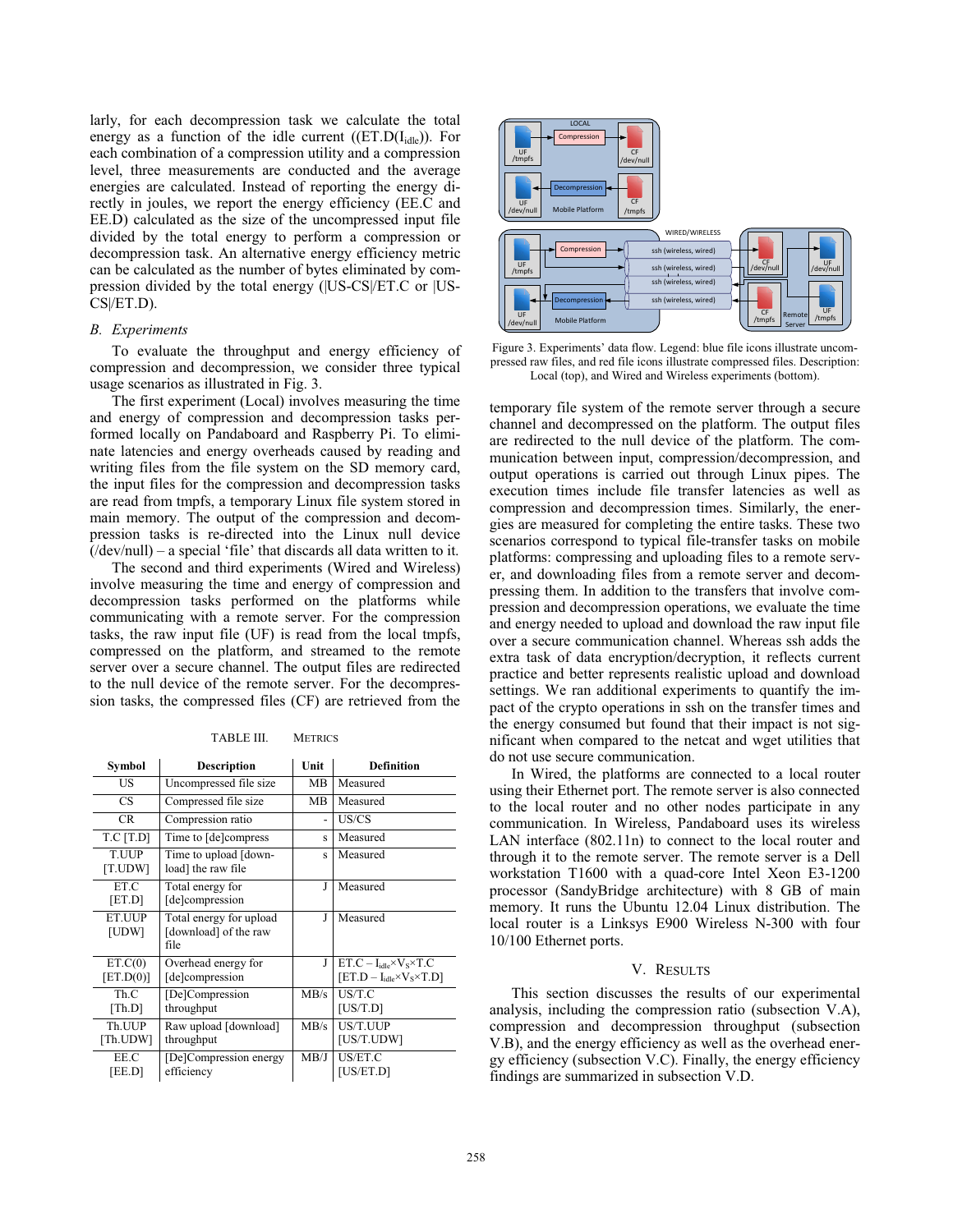# *A. Compression ratio*

Fig. 4 shows the compression ratio for the input dataset. (pigz and pbzip2 are equivalent to gzip and bzip2, respectively). Generally, the compression ratio increases with an increase in the compression level. The best overall compression ratio is achieved by xz, ranging from 3.38 with -0 to 4.29 with -6; and by bzip2/pbzip2 ranging from 3.49 with -1 to 3.91 with -9. The lowest compression ratio is achieved by lzop, ranging from 2.07 with -1 through -6 to 2.62 with -9.





### *B. Compression and decompression throughput*

*Local.* Fig. 5a shows the overall compression and decompression throughput on Pandaboard (Panda) and Raspberry Pi (RaspPi) for Local. The compression throughput varies widely across different compression utilities as well as across different compression levels of a single compression utility. For all compression utilities, the higher compression levels result in lower throughput because of the increased computational complexity. The throughput drop may exceed an order of magnitude, e.g., for lzop. By far the highest compression throughput is achieved by lzop -1 to -6,  $\sim$  26 MB/s on Pandaboard and 9.5 MB/s on Raspberry Pi. The second highest compression throughput is achieved by pigz -1, 13.2 MB/s on Pandaboard and 2.7 MB/s on Raspberry Pi. pigz fully utilizes two processor cores on Pandaboard to almost double the compression throughput relative to gzip  $(\sim 7.4)$ MB/s with -1). pigz gains over gzip even on the single-core Raspberry Pi  $(\sim 2.7 \text{ MB/s} \text{ vs. } \sim 2.3 \text{ MB/s})$ . xz and bzip2 achieve significantly lower compression throughputs (e.g., from 1.6 to 1.1 MB/s for bzip2, and from 2.2 to 0.3 MB/s for xz on Pandaboard). We observe an almost linear speedup in the pbzip2 compression throughput relative to bzip2's on Pandaboard and no speedup on Raspberry Pi.

The decompression throughputs are much higher than the compression throughputs (from as low as  $\sim$ 3 times to over 112 times higher) and are only indirectly dependent on the compression level. The higher compression levels resulting in smaller compressed files may increase decompression throughputs because less time is needed to read the input files. Notable exceptions are bzip2 and pbzip2, where decompression throughputs slightly decrease for higher compression levels, in spite of smaller input files. This can be explained by the higher computational complexity of bzip2's decompression when input files are generated using higher compression levels. The highest decompression throughput is achieved by lzop (of 71.9 MB/s on Pandaboard, 26.5 MB/s on Raspberry Pi), followed by pigz and gzip. xz, bzip2, and pbzip2 achieve significantly lower decompression throughputs (below ~10.8 MB/s on Pandaboard and below 4.7 MB/s on Raspberry Pi). pigz decompression throughput almost doubles relative to the gzip on both platforms. Although decompression itself in pigz is not parallelized (it is single threaded), three other threads are created for reading, writing, and checking calculations that speed up decompression [13]. Our findings indicate that even single-core systems benefit from the parallelized implementation in pigz. pbzip2's implementation includes parallelized decompression, thus fully benefiting from the dual-core processor on Pandaboard, but no speedup is observed on Raspberry Pi.







Figure 5. Compression and decompression throughput.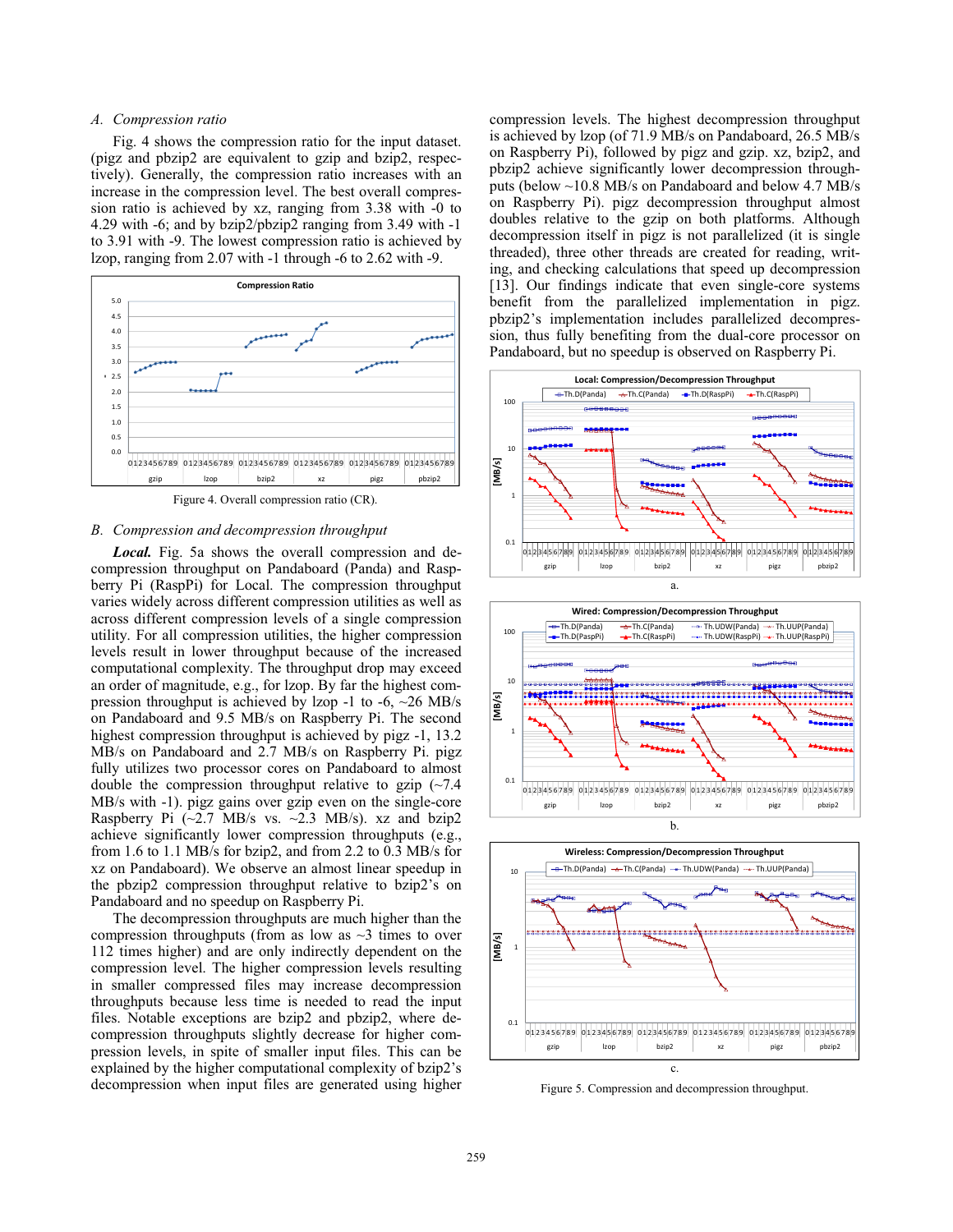*Wired.* Fig. 5b shows the compression and decompression throughputs in Wired on Pandaboard and Raspberry Pi. The dashed lines represent the measured effective network throughput when the uncompressed input files are uploaded to the remote server (Th.UUP(Panda) =  $5.95$  MB/s,  $Th.UUP(RaspPi) = 3.6 \text{ MB/s}$  and downloaded from the remote server (T.UDW(Panda) = 8.8 MB/s, T.UDW(RaspPi)  $= 5$  MB/s).

The compression throughput is limited by the effective network throughput and is therefore always below CR×Th.UUP. For example, lzop -1 (through -6) on Pandaboard plateaus at 11 MB/s, which is below  $2.07 \times 5.95 = 12.3$ MB/s (the compression ratio for lzop -1 is 2.07). The effective compression throughput in this case is thus significantly below the 25 MB/s measured in Local. However, for lzop with -7, -8, and -9, where the original compression throughput is lower than the upload network throughput (Th.UUP=5.95 MB/s), the compression throughputs remain unchanged relative to those measured in Local. Similar observations can be made about the other compression utilities. For gzip -1 and pigz -1 on Pandaboard, the compression throughputs are 6 and 8.3 MB/s, respectively, well below the maximum achievable 15.8 MB/s (2.65×5.95, where 2.65 is the compression ratio for gzip and pigz with -1). In contrast, pbzip2 consistently offers a higher compression throughput relative to bzip2 because they both have a compression throughput that is below the effective network upload throughput. When compared to the throughput for uploading the uncompressed dataset, only lzop with -1 to -6, gzip with - 1, and pigz with -1 to -4 provide an increased effective network throughput on Pandaboard, whereas the other combinations do not appear to be beneficial (i.e., it takes more time to compress and upload an input file than to just upload the raw input file). On Raspberry Pi, only lzop with -1 to -6 offers an increased effective network throughput,  $\sim$ 4.1 MB/s, slightly more than the 3.6 MB/s achieved for the uncompressed upload.

The decompression throughputs are also limited by the effective network throughput, resulting in lower effective decompression throughputs, which are below CR×(US/T.UDW). For example, lzop with -9 on Pandaboard achieves a decompression throughput of  $\sim$ 20.8 MB/s, which is very close to the maximum achievable  $(2.62 \times 8.84 = 23.2)$ MB/s). gzip with -9 achieves  $\sim$ 22.6 MB/s and pigz with -9 achieves  $\sim$ 23.5 MB/s. They outperform lzop because they provide higher compression ratios – their achievable maximum decompression throughput is below  $2.99 \times 8.84 = 26.4$ MB/s. These three utilities effectively increase the available network throughput (their throughputs are above the Th.UDW line) and decrease the download time relative to the time needed to download the uncompressed file from the remote server. pbzip2, bzip2, and xz are ineffective on both platforms (they fall below the uncompressed throughput).

*Wireless.* Fig. 5c shows the compression and decompression throughputs for Wireless on Pandaboard. The dashed lines represent the measured effective upload and download throughput when transferring uncompressed files wirelessly, Th.UUP =  $1.64$  MB/s and Th.UDW =  $1.52$  MB/s, respectively. Similar to the prior experiment, the effective compression throughput is limited by the network upload throughput and is always below CR×(US/T.UUP). In Wireless, compression effectively increases the upload throughput for gzip with -1 to -7, lzop with -1 to -6, xz with -0, pigz with -1 to -9, and pbzip2 with -1 to -9, whereas bzip2 falls below 1.52 MB/s. Lower effective network throughputs enable more compression configurations to be beneficial. Compression with lower compression levels is still preferred to higher levels. The highest compression throughput of  $\sim$ 5.1 MB/s is achieved by pigz with -1. It outperforms gzip -1 (4.1 MB/s) and lzop -1 (3.2 MB/s).

With the low effective throughput for downloads offered by the wireless interface, all decompression utilities increase the available bandwidth (Th. $D > Th.UDW$  for all tested compression utilities with all compression levels). Again, the maximum achievable decompression throughput is limited to CR×Th.UDW. xz provides the highest decompression throughput, ranging from 4.6 with -0 to 6.3 MB/s with -4, followed by pigz (from 4.3 to 5.3 MB/s), and gzip (from 4 to 4.8 MB/s). Interestingly, pigz and pbzip2 offer only limited improvements in decompression throughput over their sequential counterparts due to very low network throughput.

# *C. Energy efficiency*

*Local.* Fig. 6a and Fig. 7a show the energy efficiency for the compression and decompression tasks on Pandaboard and Raspberry Pi, respectively, as a function of the idle current  $I_{idle}$  ( $I_{idle}$ ={0, 0.25} A). Expectedly, the energy efficiency for compression varies widely for different utilities and for different compression levels within each utility (often by more than an order of magnitude). The most energy efficient compression utility by far is lzop with compression levels -1 to -6 regardless of the idle current; it achieves  $\sim$  54 MB/J (Megabyte/joule) for  $I_{idle} = 0$  A,  $\sim$ 14.5 MB/J for  $I_{idle} = 0.25$  A on Pandaboard, and 45.5 MB/J for  $I_{idle} = 0$  A and 6.5 MB/J for  $I_{idle} = 0.25$  A on Raspberry Pi. Distant second and third are gzip and pigz with -1 achieving ~14 MB/J and ~11 MB/J for  $I_{idle} = 0$  A on Pandaboard. Following the trends in compression throughputs, higher compression levels for gzip, pigz, and lzop result in a dramatic decrease in energy efficiency (e.g., down to 1.5 MB/J for lzop with -9). pigz and pbizp2 are more energy efficient than their sequential counterparts when  $I_{idle} \neq 0$  A because they reduce the compression time. However, if we consider only the energy efficiency when  $I_{idle} = 0$  A (EE.C(0)), the parallel implementations are slightly less energy efficient. pbzip2 and bzip2 exhibit low energy efficiencies as does xz, which is the least attractive choice with high compression levels.

The energy efficiencies of the decompression tasks (Fig. 6a and Fig. 7a) vary widely for different utilities. The decompression efficiency is relatively stable for individual utilities – it increases slightly for higher compression levels for all utilities except bzip2 and pbizp2. Thus, EE.D(0) on Pandaboard is  $\sim$ 136 MB/J for lzop,  $\sim$ 50 MB/J for gzip,  $\sim$ 55 MB/J for pigz, and just below ~10 MB/J for bzip2/pbzip2. lzop emerges as the most energy-efficient choice in spite of its lower compression ratio. It remains the most energy effi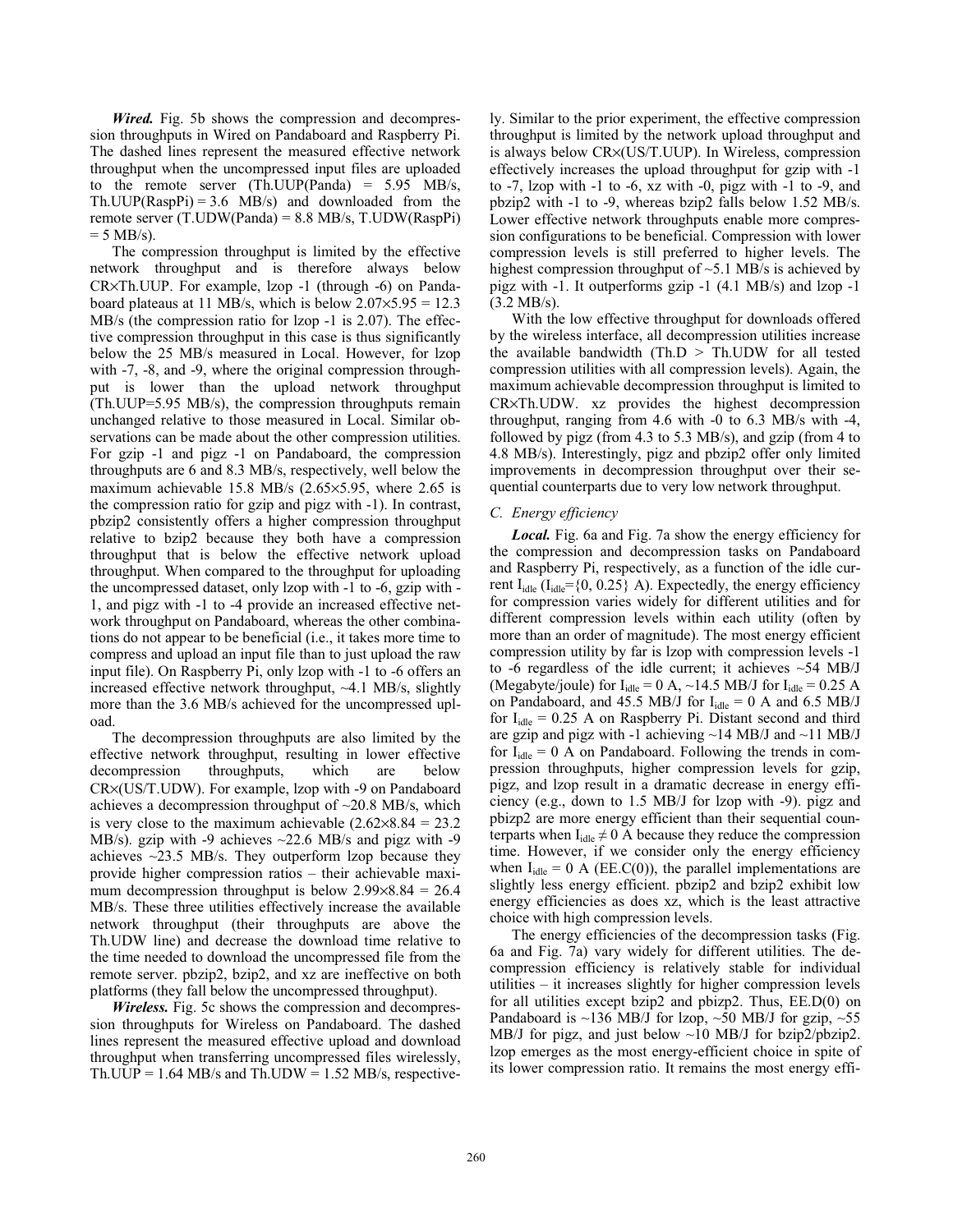cient tool even when compression strength is taken into account by considering (|US-CS|/ET.D).







Figure 6. Energy efficiency for Pandaboard.

*Wired.* Fig. 6b and Fig. 7b show the energy efficiency for compression and decompression as a function of the idle current on Pandaboard and Raspberry Pi, respectively, in Wired. In addition, the graphs show the energy efficiency for uncompressed upload (EE.UUP) and uncompressed download (EE.UDW) as a function of the idle current. This way, one can easily identify cases when transfers with compression and decompression offer higher energy efficiency than raw uploads ( $\text{EE.C(I<sub>idle</sub>)} > \text{EE.UUP(I<sub>idle</sub>)}$  and raw downloads  $(EE.D(I_{idle}) > EE.UDW(I_{idle})).$ 

With  $I_{idle} = 0$ , gzip, pigz, and lzop with -1 to -7 and xz with -1 to -2 provide higher energy efficiency than the raw upload. However, only lzop with -1 to -6, gzip -1 to -4, and pigz with -1 to -5 provide higher energy efficiency for all considered idle currents. Again, the most energy efficient utility is lzop with -1 to -6 with ~12.5 MB/J when  $I_{idle} = 0$ , ~ 5MB/J when  $I_{idle} = 0.25$  A. bzip2, pbizp2, and xz exhibit rather low energy efficiency for compression. Similar conclusions can be drawn for Raspberry Pi: only lzop with -1 to -6, and pigz with -1 provide increased energy efficiencies over the uncompressed uploads for all idle currents considered.

The energy efficiency of decompression for gzip, lzop, and pigz exceeds the energy efficiency of the uncompressed download for all considered idle currents, whereas xz, bzip2 and pbzip2 are less energy efficient. Izop  $-7$  to  $-9$  ( $\sim$ 23.7 MB/J on Pandaboard, ~29.5 MB/J on Raspberry Pi) and pigz -4 to -9 (21 MB/J on Pandaboard, 30 MB/J on Raspberry Pi) emerge as the most energy efficient utilities on both platforms when  $I_{idle} = 0$  A. They also outperform others when  $I_{idle} = \{0.25, 0.5\}$  A.

*Wireless.* Fig. 6c shows the energy efficiency for compression and decompression on Pandaboard as a function of the idle current, respectively. Similar to the previous experiment, the graphs also display the energy efficiency for uncompressed upload (EE.UUP) and uncompressed download (EE.UDW) as a function of the idle current.





Figure 7. Energy efficiency for Raspberry Pi.

The relatively low network throughput for upload results in all utilities having higher energy efficiency than the raw upload when  $I_{idle}=0$  A (i.e.,  $EE.C(0)$  >  $EE.UUP(0)$  for all utilities except xz -5 and -6). pigz -1 is the most energy efficient with 2.5 MB/J, followed closely by gzip -1 and lzop -1.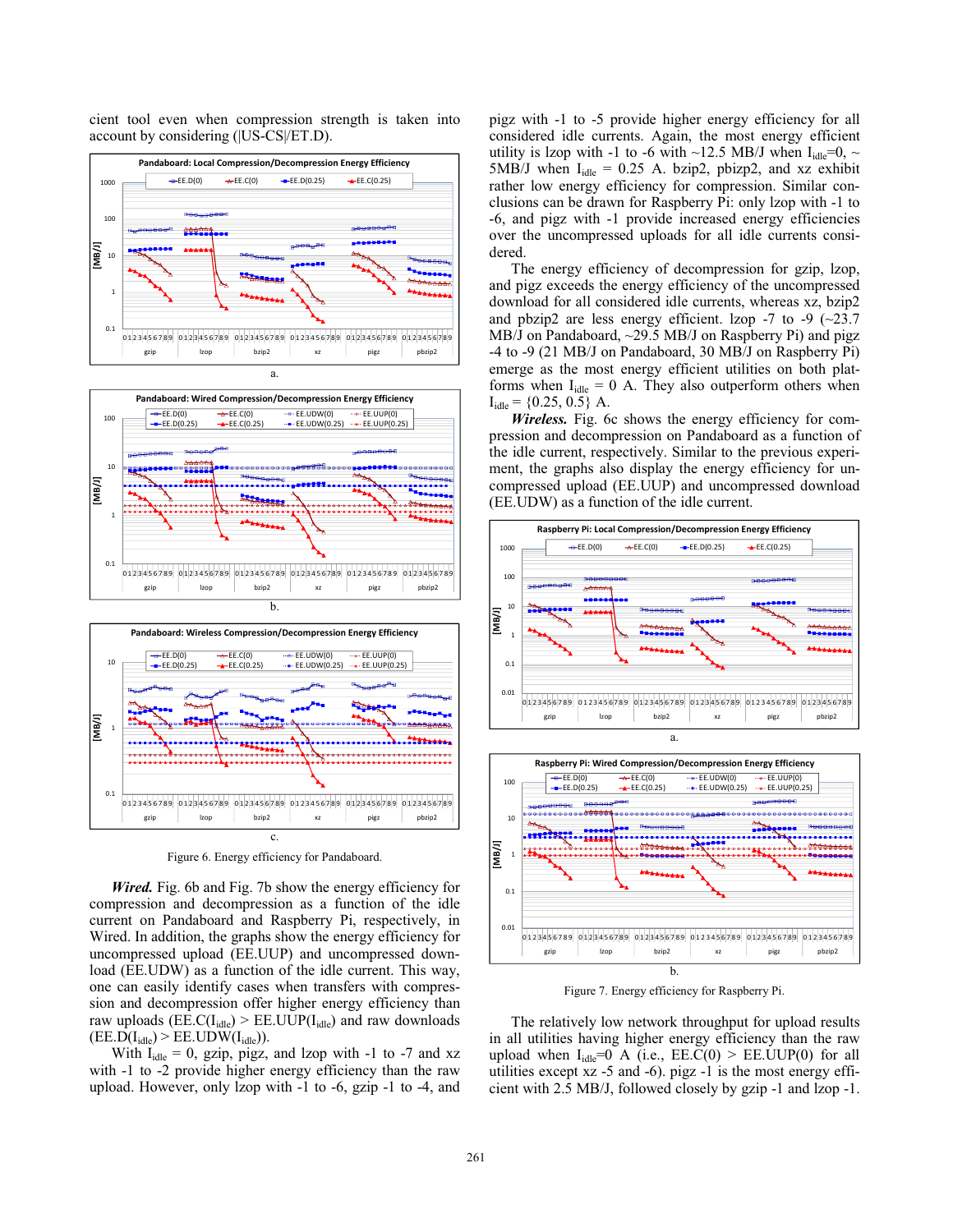pigz -1 remains the most energy-efficient compression utility when  $I_{idle} = \{0.25, 0.5\}$  A.

All decompression alternatives offer a total energy efficiency that exceeds the total energy efficiency of uncompressed download from the remote server, EE.UDW(0), which is 1.16 MB/J. Generally, downloading files that were compressed with higher compression levels increases the energy efficiency except for bzip2 and pbzip2. The total energy efficiency when  $I_{idle} = 0$  A, EE.D(0), is 3.6 to 4.3 MB/J for gzip, 2.9 to 3.7 MB/J for lzop, 4 to 4.8 MB/J for pigz, 2.9 to 3.1 MB/J for pbzip2, and 3.6 to 4.6 MB/J for xz. pigz and xz emerge as the most energy-efficient utilities when  $I_{idle}$  =  ${0.25, 0.5}$  A. xz benefits from providing a superior compression ratio in conditions where communication energy dominates the overall energy cost.

### *D. Putting it all together*

Table 4 summarizes the results of our experimental study. It lists the most energy efficient utilities for compression and decompression tasks in the three experimental setups (Local, Wired, Wireless) for both platforms (Pandaboard/Raspberry Pi). We show the energy efficiency for compression and decompression tasks (EE.C and EE.D) as well as for raw file transfers (EE.UUP, EE.UDW). The energy efficiencies are reported for three idle currents.

For local compression tasks, we find lzop with -1 to -6 to be superior for both compression throughput and energy efficiency, in spite of yielding the lowest compression ratio. It outperforms the next best utilities pigz with -1 and gzip with -1 by more than a factor of four. Similarly, we find that lzop -6 to -9 outperforms the next best utilities pigz -9 and gzip -9 for local decompression tasks by a factor of 2.5.

For compression tasks in the wired experiment, we find lzop with -1 to -6 to offer superior throughput and energy efficiency. It outperforms pigz with -1 and gzip -1 as the next best alternatives. For decompression tasks, lzop with -7 to -9 and pigz with -6 to -9 are the most energy efficient, with pigz having slightly higher efficiency when the idle current is higher than zero. The most energy-efficient compression utility in the wireless experiment is pigz -1 (followed closely by gzip -1 and lzop -1 to -6), whereas xz with -4 to -6 and pigz with -7 to -9 stand out for decompression tasks.

In summary, we find a high throughput to be most important for achieving good energy efficiency for compression tasks, with improved compression ratios only slightly affecting the choice of utility as the available bandwidth becomes constrained. In contrast, decompression also favors throughput but only in combination with a reasonable compression ratio, and the balance rapidly tips towards more emphasis on compression ratio as the available bandwidth becomes limited.

### VI. RELATED WORK

We are aware of two related studies that investigate data compression in the context of energy efficiency on embedded and mobile systems [6], [19]. Both studies examine the feasibility of using compression to reduce energy consumption and explore tradeoffs between time, compression ratio, and energy.

The most closely related work to ours is a study by Barr and Asanović [6], [7]. It also investigates the energy efficiency of lossless data compression on a wireless mobile device. Their excellent publications include details that are beyond the scope of our work, such as the frequency with which different types of instructions are executed, the branch prediction accuracy, and the performance of the memory hierarchy. Their experimental setup has several advantages over ours. For example, their Skiff platform, which mimics an iPAQ mobile device, enabled them to separately measure the energy drawn by the CPU, the memory subsystem, peripherals, and the wireless interface. However, our test environment is superior in other aspects. Some of them are simply a result of almost a decade of advances in technology. For instance, their now obsolete processor had a single core, a clock frequency of 233 MHz, and 32 MB of DRAM. The Skiff platform was further limited to 4 MB of nonvolatile flash memory. Thus, the root file system had to be mounted externally via an Ethernet port using NFS. In comparison, our OMAP4430 has two cores, runs at 1.01 GHz, and has 1 GB of DDR2 SDRAM. The OMAP SoC is one of the leading platforms for current mobile devices and features an integrated communication interface and supports higher transmission speeds. Another advantage of our test bed is the sampling frequency of 20 kHz, which is about 500 times

| <b>Experiment</b>   | Compression         |       |             | <b>Raw UUP</b>           |               | Decompression        |       |             | <b>Raw UDW</b> |               |
|---------------------|---------------------|-------|-------------|--------------------------|---------------|----------------------|-------|-------------|----------------|---------------|
| <b>LOCAL</b>        | <b>Best Utility</b> |       | EE.C [MB/J] |                          | EE.UUP [MB/J] | <b>Best Utility</b>  |       | EE.D [MB/J] |                | EE.UDW [MB/J] |
|                     |                     | Panda | RaspPi      | Panda                    | RaspPi        |                      | Panda | RaspPi      | Panda          | RaspPi        |
| $I_{idle} = 0 A$    | $l$ zop -1 to -6    | 55    | 44          | $\overline{\phantom{a}}$ | $\sim$        | $l$ zop -6 to -9     | 137   | 90          |                |               |
| $I_{idle} = 0.25 A$ | $l$ zop -1 to -6    | 14.5  | 6.5         |                          |               | $l$ zop -6 to -9     | 40    | 17          |                |               |
| $I_{idle} = 0.5 A$  | $l$ zop -1 to -6    | 8.5   | 3.5         |                          |               | $l$ zop -1 to -9     | 23    | 9.5         |                |               |
| <b>WIRED</b>        |                     |       |             |                          |               |                      |       |             |                |               |
| $I_{idle} = 0 A$    | $l$ zop -1 to -6    | 12.4  | 15.5        | 1.6                      | 1.53          | $l$ zop $-7$ to $-9$ | 23.5  | 30          | 9.4            | 13.5          |
| $I_{idle} = 0.25 A$ | $l$ zop -1 to -6    | 5.1   | 2.7         | 1.2                      | 0.74          | pigz $-6$ to $-9$    | 10    | 5.5         | 4.0            | 3.1           |
| $I_{idle} = 0.5 A$  | $l$ zop -1 to -6    | 3.2   | 1.5         | 0.95                     | 0.6           | pigz $-6$ to $-9$    | 6.5   | 3           | 2.6            | 1.7           |
| <b>WIRELESS</b>     |                     |       |             |                          |               |                      |       |             |                |               |
| $I_{idle} = 0 A$    | pigz-1              | 2.5   |             | 0.39                     |               | pigz $-4$ to $-7$    | 4.6   |             | 1.16           |               |
| $I_{idle} = 0.25 A$ | pigz-1              | 1.5   |             | 0.30                     |               | $xz - 4$ to $-6$     | 2.4   |             | 0.59           |               |
| $I_{idle} = 0.5 A$  | pigz-1              | 1.1   |             | 0.25                     |               | $xz - 4$ to $-6$     | 1.6   |             | 0.40           |               |

TABLE IV. THE MOST ENERGY-EFFICIENT UTILITIES